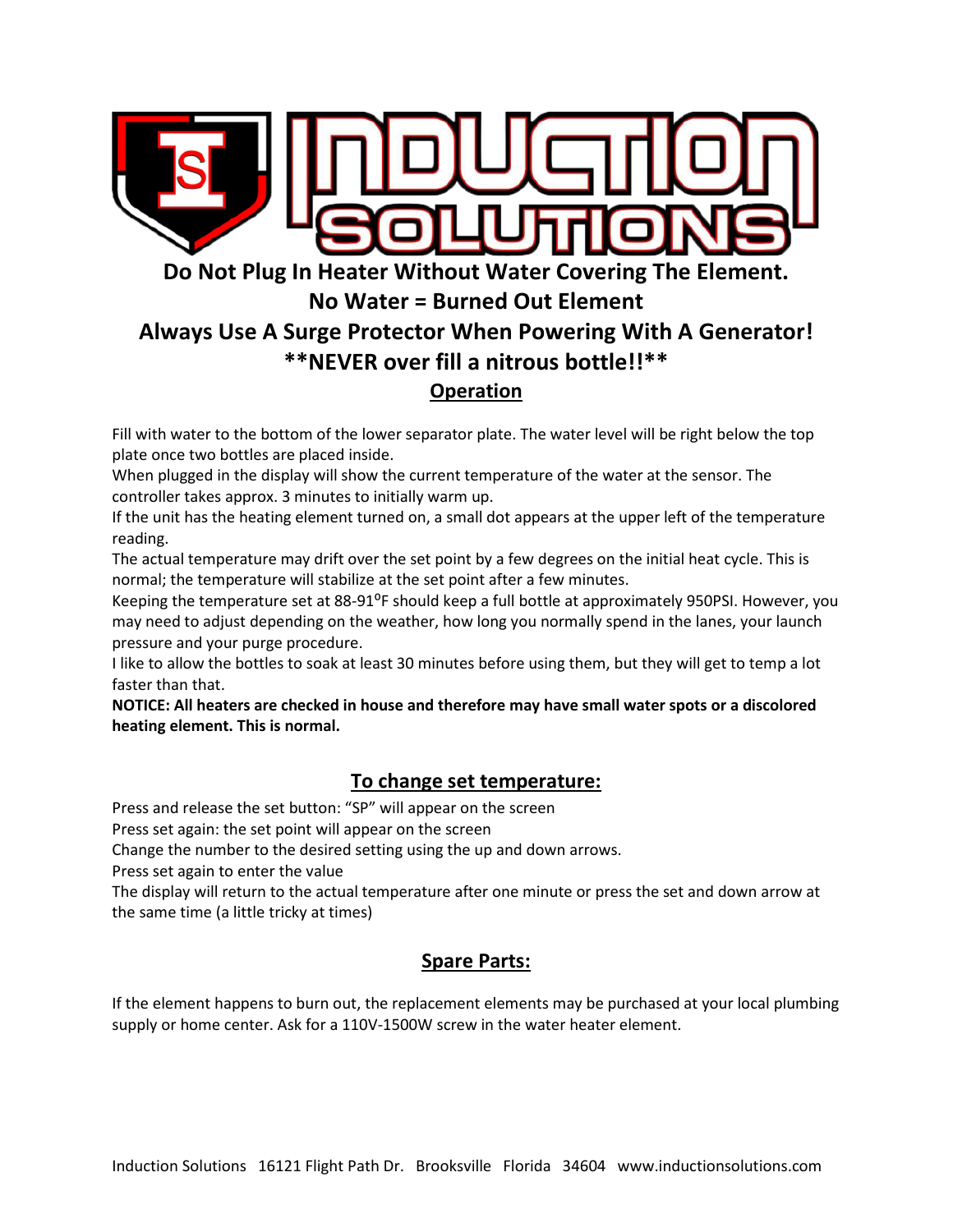## **Temp. Controller Info**

#### **FRONT OPERATION PUSH BUTTONS**



Pushing SET once gives access to the SP. Pushing for 8 seconds gives way to the requested code. After entering the correct code, all parameters are accessible. This button alternates between text parameters and their value. It validates the modified parameters. When pressed with DOWN, it exits parameter programming.



Pressing this arrow allows the user to go to the next parameter or increase the value viewed on the display. When pressed for 8 seconds, it activates or deactivates defrosting.

Pressing this arrow allows the user to go to the previous parameter or decreases the value viewed on the display. When pressed for 8 seconds, it activates or deactivates the continuous cooling cycle. When pressed simultaneously with SET, it exits the programming mode.

#### **PROGRAMMING PARAMETERS**

Access only to Set Point SP (without code protection):

- •Press and release SET. SP text appears on the display.
- •Press SET again. The real value is shown on the display.
- •Modify the value using the UP and DOWN keys.

•Press SET and DOWN to quit programming, or wait 1 minute for the TIMEOUT.

Access to all parameters (code protected):

•Press SET for 8 seconds. The access code value 00 or 0 is shown on the display.

•Using the UP and DOWN buttons, set the code (factory-set code is 00).

•Press SET to enter the code. If it is correct, the first parameter label will be shown on the display (SP).

- •Move to the desired parameter with the UP and DOWN keys.
- •Press SET to see the value.
- •Modify the value with the UP and DOWN keys.
- •Press SET to enter it, and exit to text parameter.

•Press SET and DOWN to quit programming, or wait 1 minute for the TIMEOUT.

#### **PARAMETER DESCRIPTIONS**

**SP** = Set Point. Temperature wished to regulate the machine. Can vary from r1 to r2.

**r0** = Differential. Heating: If temperature is ≥ Set then out OFF. If temperature is ≤ Set then out OFF. Cooling: if temperature is > Set + r0 then out ON. If temperature is ≤ Set then out OFF.

- **r1** = Lower Set Point Limit
- **r2** = Higher Set Point Limit
- **d0** = Heat or Cooling Control. Ht = heating control, Co = cooling control.
- **d2** = Defrosting Time Remaining, in minutes. If d2 = 0, defrosting will not start.
- **d8** = Interval Between Two Defrostings, in hours.
- **c0** = Minimum time for compressor to be OFF. Minimum time from when the compressor stops till it connects again.

**c1** = Continuous Cycle Time. The remaining time for a continuous cold cycle.

- **c2** = ON time of fault cycle, during probe error.
- **c3** = OFF time of fault cycle, during probe error.
- **P1** = Ambient Probe Calibration. Offsets degrees to adjust the ambient probe.
- **P4** = Decimal Point. Display decimal point in normal operation. Always present in parameter menus.
- **H5** = Access Code to Parameters. Factory-set as 00.
- **H6** = Ambient Probe Type. Sets probe type to be NTC or PTC.

**t0** = Temperature Display Limit. Maximum temperature shown on the display, although the real temperature can be greater

#### **SPECIFICATIONS**

**Probe Range**: -58 to 302°F (-50°to 150°C). **Input**: PTC thermistor 1000Ω @ 25°C. **Output**: 15A PTC SPDT relay @ 250 VAC resistive, 5A inductive. **Horsepower Rating (HP):** 3/4 HP. **Control Type:** ON/OFF. **Power Requirements:** 110 VAC. **Accuracy**: ±1°C. **Display:** 3-digit, Red, 1/2˝ digits. **Resolution:** ±1 digit. **Memory Backup:** Nonvolatile memory. **Ambient Operating Temperature**: 14 to 158°F (-10 to 70°C). **Storage Temperature**: -4 to 176°F (-20°to 80°C). **Weight**: 2.3 oz (65 g). **Front Panel Rating:** NEMA 4X (IP65). **Agency Approvals**: CE, URc, UR.

|                        | <b>Description</b>               | <b>Units</b> | Range                         |
|------------------------|----------------------------------|--------------|-------------------------------|
| $\overline{\text{SP}}$ | Set point                        | degrees      | $ r1$ to r2                   |
| l r0                   | Differential or hysteresis       | degrees      | 1 to $20^\circ$               |
| l r1                   | Lower value for set point        | degrees      | -50 to $150^{\circ}$ C        |
|                        |                                  |              | $-50$ to $302^{\circ}F$       |
| l r2                   | Higher value for set point       | degrees      | -50 to $150^{\circ}$ C        |
|                        |                                  |              | -50 to $302^{\circ}F$         |
| $\vert$ d <sub>0</sub> | Heating or cooling control       | option       | Ht/Co                         |
| $\vert$ d2             | Time for defrosting              | minutes      | $0$ to $59'$                  |
| $\vert$ d8             | Interval time between defrosting | hours        | 0 to 24                       |
| l c0                   | Minimum stop time for compressor | minutes      | $0$ to $59'$                  |
| l c1                   | Continuous cycle time            | hours        | 0 to 24                       |
| c2                     | ON time of fault cycle           | minutes      | 0 to 999                      |
| c3                     | OFF time of fault cycle          | minutes      | 0 to 999                      |
| $\mathsf{P}1$          | Ambient probe adjustment         | degrees      | $-10^{\circ}$ to $10^{\circ}$ |
| l P4                   | Decimal point                    | option       | yes/no                        |
| H5                     | Parameter access code            | numeric      | 0 to 99                       |
| H6                     | Ambient probe type               | option       | ptc/ntc                       |
| l tO                   | Maximum temperature on display   | degrees      | -50 to $150^{\circ}$ C        |
|                        |                                  |              | $-50$ to $302^{\circ}F$       |

Induction Solutions 16121 Flight Path Dr. Brooksville Florida 34604 www.inductionsolutions.com